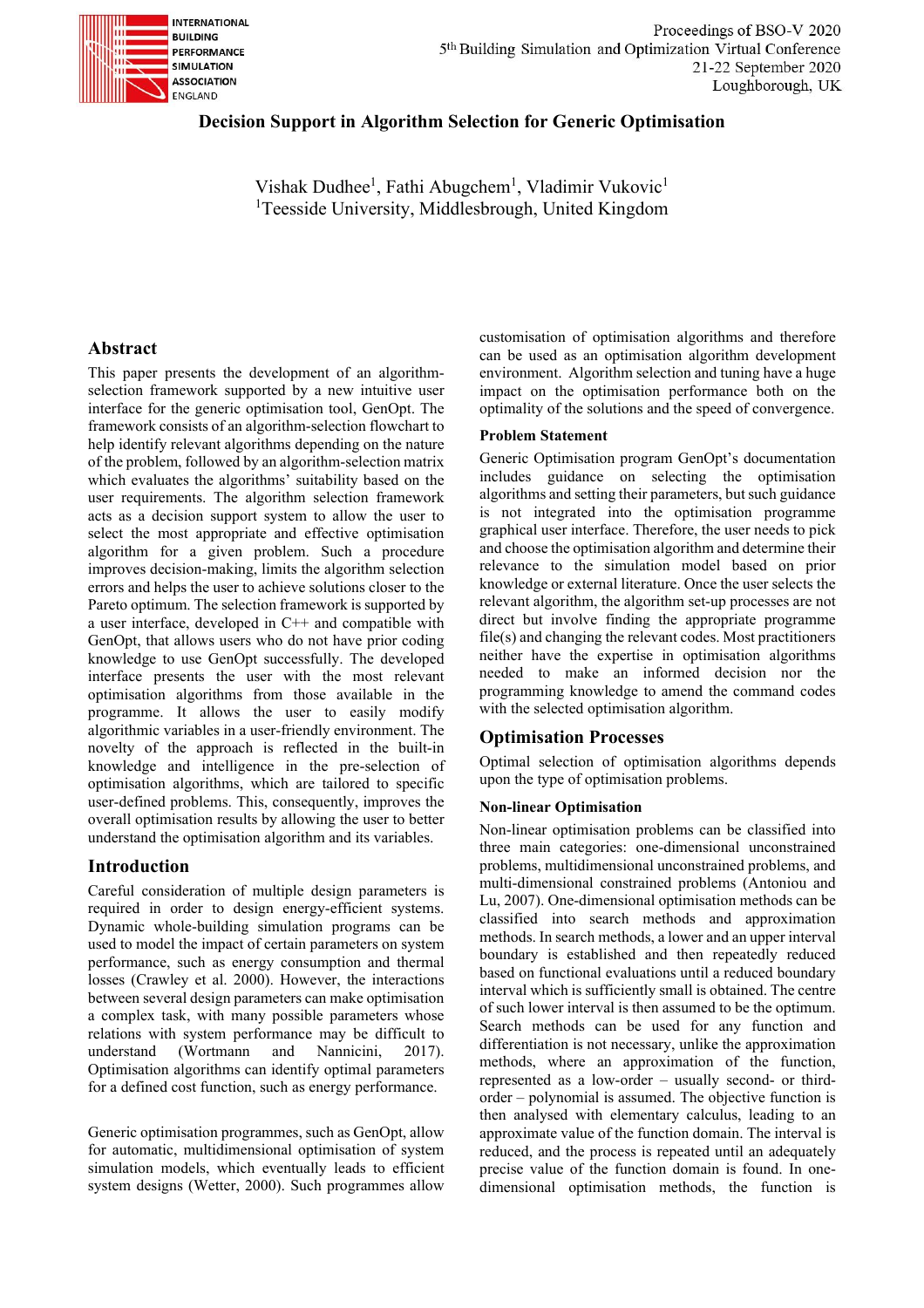required to be continuous and differentiable. Multidimensional optimisation methods are analogous to onedimensional, but they sometimes can be inefficient. Multi-dimensional optimisation algorithms simultaneously consider multiple, potentially conflicting, objective functions (Wortmann and Nannicini, 2017). A problem with multiple objectives may not have a clear-cut solution. This is because the set of all non-dominated solutions, known as the Pareto front, may be infinite in size and difficult to accurately represent. It is impossible to improve an objective value for a non-dominant solution without losing in other objective values. Therefore, the application of multi-dimensional optimisation methods is limited to problems where gradient information is unavailable or difficult to obtain.

#### **Heuristic Optimisation**

Heuristic optimisation is a problem-solving method used to increase speed by sacrificing precision. (Gabbar, 2016). Metaheuristic optimisation is a higher-level heuristic with the purpose of identifying or generating an adequate solution to an optimisation problem when incomplete or flawed information is available or when there is limited computation capacity. They sample a group of solutions that are too large to be thoroughly sampled using conventional methods. Metaheuristics make assumptions about the optimisation problems, and so they may be useful for a variety of problems (Osman and Kelly, 1996; Dey, 2017). Metaheuristics, unlike optimisation algorithms and iterative methods, do not guarantee that a globally optimal solution can be generated in all problems. Many metaheuristics apply a form of stochastic optimisation, meaning that the solution relies on a set of randomly generated variables. By searching through a wide range of possible solutions, metaheuristics can often find reasonable solutions with minimal computational effort compared to optimisation algorithms, iterative methods, and simple heuristics.

Specific heuristic methods do not always perform effectively with alternative problem domains without considerable modification (Drake et al., 2020). The term "hyper-heuristic" can be defined as a high-level automated search methodology that explores a search space of low-level heuristics or heuristic components, to solve computationally difficult problems. Hyperheuristics operate on a search space of heuristics rather than problem solutions themselves (Burke et al., 2013). This feature provides the potential for increasing the level of generality of search methodologies. These can be used to solve more complex real-world problems. Because the search strategy components of a hyper-heuristic only consider problem domain-independent information, hyper-heuristic methods can be easily applied in various problem domains given that the problem-specific algorithm components are accessible to the user.

## **Fitness Landscape**

Fitness Landscape is a type of model that is used in both biology and social science to visualise the relationship

between genotypes and reproductive success (Marks, Gerrits and Marx, 2019). Similarly, in optimisation, fitness landscape is used to describe and analyse the geometry of the search space from the point of view of local search algorithms, such as evolutionary algorithms (EAs) or single solution based local search (Leprêtre et al., 2019). The fitness landscape produces an image that represents the search space and helps design optimisation algorithms. It shows a representation of the problem structure using a set of metric features to measure and compare the search difficulty of various possible representations, local search operators, or objective functions. Fitness Landscape Analysis (FLA) helps the user to better understand the problem type that is being solved in practice rather than using mathematical test functions as often used in benchmarks (Waibel et al., 2019). Usage of such a technique for system energy optimisation can improve system design as it increases the emphasis on relevant design parameters.

## **Generic Optimisation Program**

### **Overview**

GenOpt is a generic optimisation program developed for system optimisation by Lawrence Berkeley National Laboratory. For a given system, GenOpt finds the userselected values or parameters that can minimise the objective function, ultimately leading to the best operation of the system (Wetter, 2001). The objective function can be calculated by an external simulation program and integrated into GenOpt by modifying a configuration file of simulation program output comprised of a text-based input and output. To carry out the optimisation, GenOpt automatically generates the input files for the simulation program based on input template files specific to the program being used. GenOpt then starts the simulation program, checks for potential errors, reads the value of the minimised function and determines the input parameters for the next run. GenOpt repeats this process iteratively until a minimum is identified, displaying the results onto the graphical user interface during the optimisation process. GenOpt and the external simulation program exchange data solely through text files. GenOpt automatically creates the new input files for the simulation program based on input template files. To generate these template files, the user must copy the simulation input files and replace the numerical values of the independent variables, which will be modified with keywords. The keywords are then converted to the corresponding numerical values and the simulation input files are generated. GenOpt can write text input for any given simulation program using this method. The user may specify how to start the simulation program in a configuration file and indicate where in that file GenOpt can locate the cost function's current value. This allows any external program to be coupled with GenOpt without either program needing to be modified or recompiled. The only requirement is that the external program must use text files to read its input and write the cost function value and any potential error messages.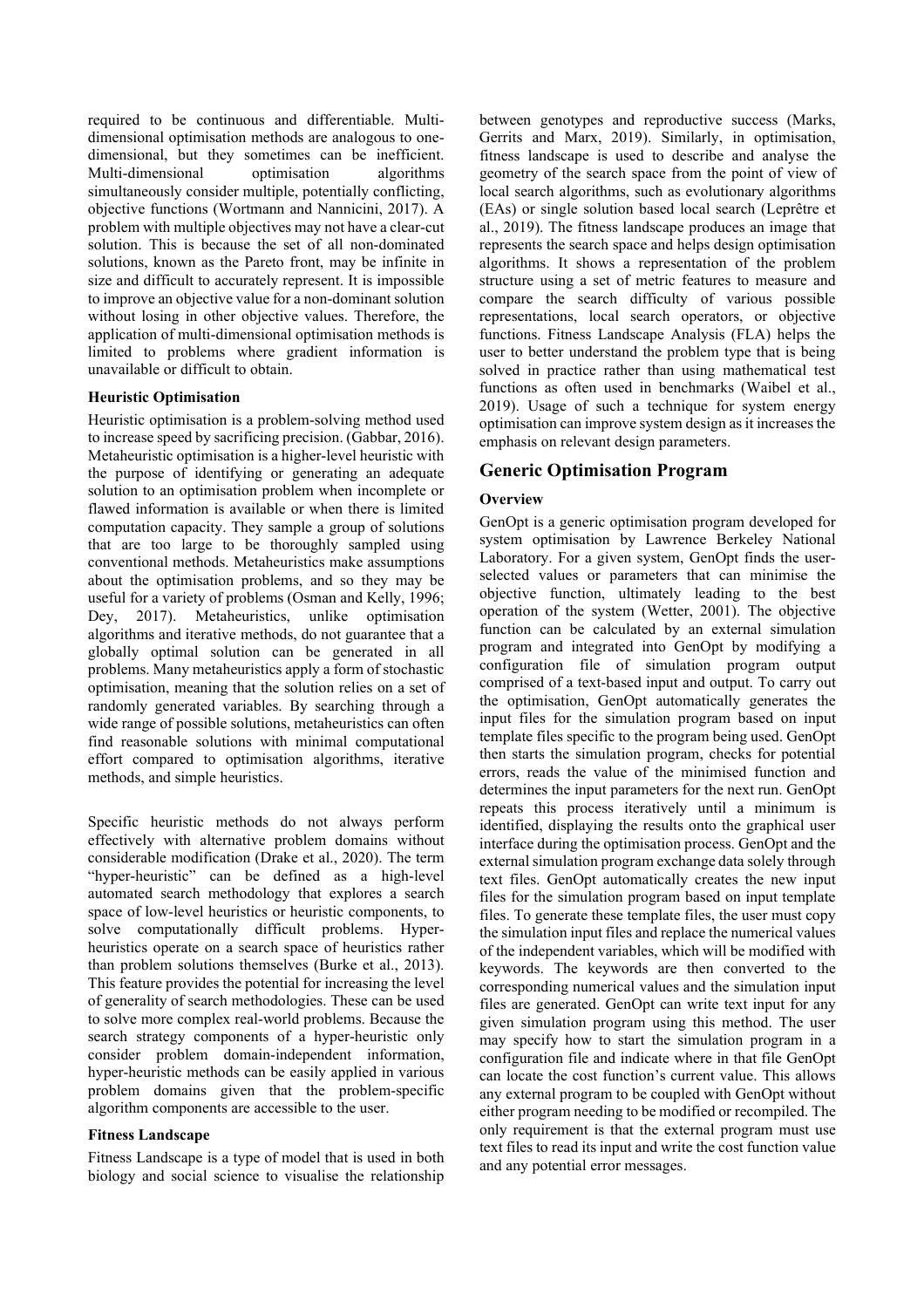#### **GenOpt Optimisation Algorithms**

The following optimisation algorithms are implemented in GenOpt:

- Generalised Pattern Search algorithms (GPS) with
	- o Hooke-Jeeves (GPSHJ)
	- o Coordinate Search algorithm (GPSCS)
- Particle Swarm Optimisation algorithms (PSO)
- A hybrid global optimisation algorithm that uses<br>Particle Swarm Optimisation for global Particle Swarm Optimisation for optimisation, and Hooke-Jeeves for the local optimisation (GPSPSOCCHJ).
- Discrete Armijo Gradient algorithm (DAG).
- Nelder and Mead's Simplex algorithm.
- Golden Section and Fibonacci.

The algorithms that can be used for parametric studies include:

- Mesh generator to evaluate a function on all points that belong to a mesh with equidistant or logarithmic spacing between the mesh points.
- Parametric search where only one independent variable is varied at a time.

# **Methodology**

#### **Algorithm Selection**

The GenOpt user manual describes the best algorithm selection process based on the type of problem in the form of text (Wetter, 2016). To better understand the algorithm selection process, the different problems were classified by their type and their recommended algorithm tabulated as shown in Table 1. The problem type can be classified as follows:

- Problems with Continuous Variables (Pc)
	- o One dimensional
	- o Multi-dimensional and continuously differentiable
	- o Multi-dimensional and not continuously differentiable
- Problems with Continuous Variables with inequality constraints (Pcg)
- Problems with Discrete Variables (Pd)
- Problems with Continuous and Discrete Variables (Pcd)
- Problems with Continuous and Discrete Variables with inequality constraints (Pcdg)

| <b>Problem Type</b>                | <b>Optimisation Algorithm</b> | Abbr.        |
|------------------------------------|-------------------------------|--------------|
|                                    | Hybrid algorithm              |              |
| Pc with $n > 1$                    | GPS implementation of the     | <b>GPSHJ</b> |
| continuously<br>differentiable     | Hooke-Jeeves algorithm        |              |
|                                    | Discrete Armijo Gradient      | DAG          |
| Pc with $n > 1$                    | Hybrid algorithm              |              |
| Not continuously<br>differentiable | GPS implementation of the     | <b>GPSHJ</b> |
|                                    | Hooke-Jeeves algorithm        |              |
|                                    | Particle Swarm Optimisation   | <b>PSO</b>   |
| Pcg with $n > 1$                   | Hybrid algorithm              |              |
|                                    | GPS implementation of the     | <b>GPSHJ</b> |
|                                    | Hooke-Jeeves algorithm        |              |
|                                    | Golden Section Interval       |              |
| Pc with $n = 1$                    | Division                      |              |
|                                    | Fibonacci Division            |              |
|                                    | Parametric                    |              |
|                                    | Golden Section Interval       |              |
| Pcg with $n = 1$                   | Division                      |              |
|                                    | Fibonacci Division            |              |
|                                    | Parametric                    |              |
| Pd                                 | Particle Swarm Optimisation   |              |
|                                    | Hybrid algorithm              |              |
| Pcd and Pcdg                       | Particle Swarm Optimisation   | <b>PSO</b>   |

*Table 1: Algorithms classified by problem type*

Apart from the problems with discrete variables (Pd), more than one optimisation algorithm can be used. The flowchart shown in Figure 1 has, therefore, been generated based on the literature to facilitate the selection of the recommended algorithms (Cacabelos et al., 2016). As illustrated in the flowchart for problems with discrete variables (Pd) and for problems with continuous and discrete variables with or without inequality constraints (Pcd, Pcdg), the possible solution(s) can be found directly whereas, for problems with continuous variables, several factors must be taken into consideration. One of the main factors is whether the input parameters are onedimensional  $(n=1)$  or multi-dimensional  $(n>1)$ . For a problem with continuous variables in one dimension (Pc with  $n=1$ ) the solution is independent from the constraints whereas, for a problem with continuous variables in multi-dimensions (Pc with  $n>1$ ), the solution depends both on the constraints and the differentiability of the cost function. The Generalised Pattern Search algorithms with implemented Coordinate Search algorithms are not included as Coordinate Search can only converge to optimal values when the cost function is smooth (Wetter and Wright, 2003). The Nelder and Mead's Simplex algorithm was not included because its usage is not recommended if the cost function has large discontinuities.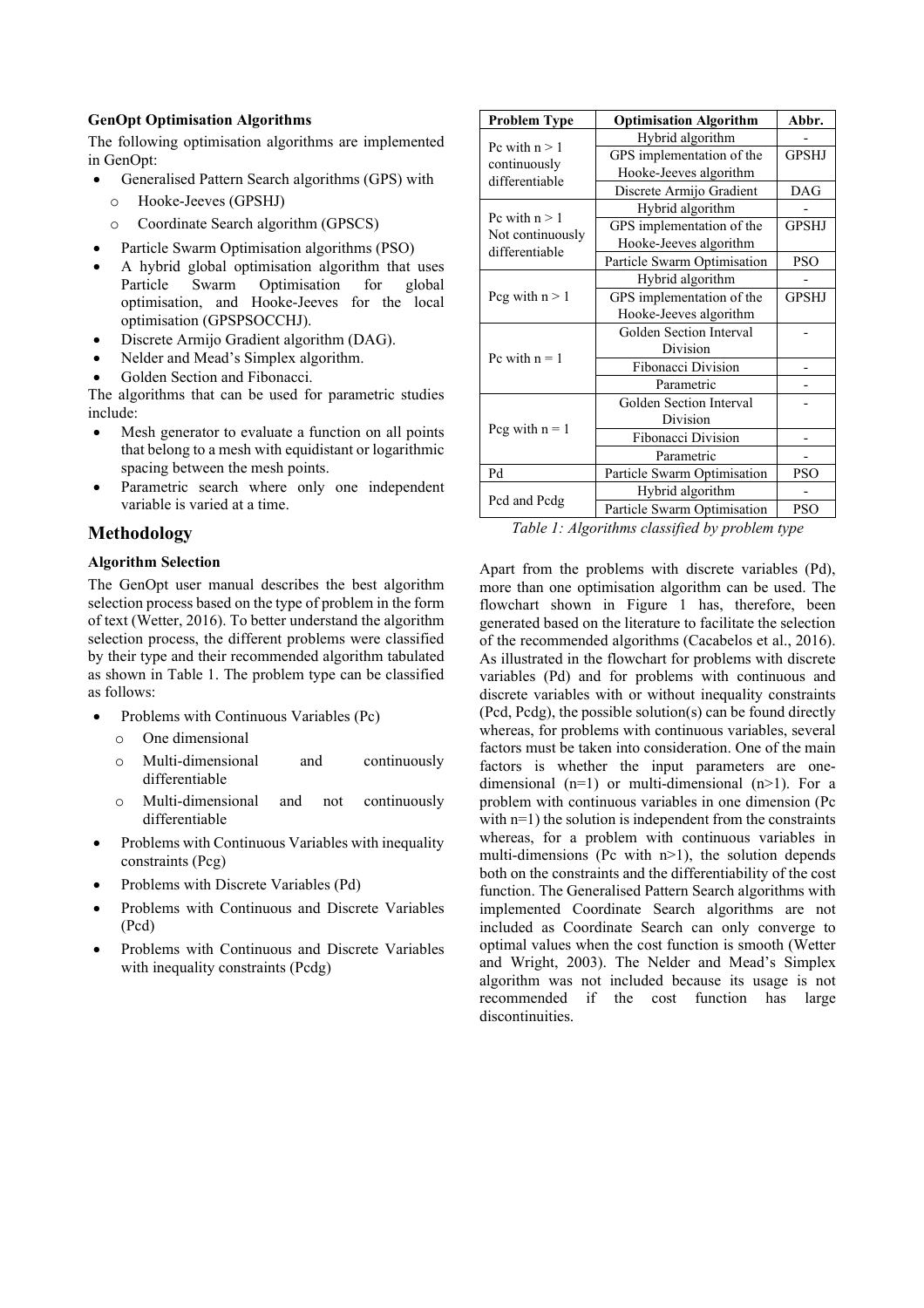

*Figure 1: GenOpt recommended algorithm flowchart*

#### **Selection Matrix**

For the problems Pc, Pcg, Pcd, and Pcdg, several optimisation algorithms have been recommended and can be used. Selecting the right optimisation algorithm requires a certain level of knowledge and experience. For a user without significant understanding of the optimisation algorithms, the selection process can be a challenging task. Therefore, a selection matrix has been created (Table 2) to facilitate the selection of the optimisation algorithms from the groups of two or three algorithms recommended in Figure 1. The criteria and presented weights for evaluating different available algorithms were adapted from the systematic approach for the selection of optimisation algorithms (Entneret al., 2019). In the algorithm selection matrix, the GenOpt algorithms are stated in the rightmost columns and the user requirements are presented in rows. Each algorithm has been scored based its suitability for each of the set user requirements. It has been evaluated according to the authors' theoretical knowledge and practical experience using a five-point Likert scale, with a score of 1 meaning the algorithm does not fulfil the criterion and 5 meaning it fulfils the criterion.

| <b>Key</b>                                                             |                    | <b>Algorithms</b>                   |                     |            |              |        |     |        |         |        |                   |        |           |           |                  |        |
|------------------------------------------------------------------------|--------------------|-------------------------------------|---------------------|------------|--------------|--------|-----|--------|---------|--------|-------------------|--------|-----------|-----------|------------------|--------|
| $1 - Optional$<br>$2 - Relevant$<br>$3 - Required$<br>$4 - E$ ssential | $0$ – Not relevant |                                     | Algorithm<br>Hybrid |            | <b>GPSHJ</b> |        | DAG |        | ○<br>ğq |        | Section<br>Golden |        | Fibonacci |           | Parametric       |        |
| Rating                                                                 | Weight             | <b>User Requirement</b>             |                     |            |              |        |     |        |         |        |                   |        |           |           |                  |        |
| 2.6                                                                    | 0.13               | Convergence to optimum value        |                     | 5 0.65     |              | 4 0.52 |     | 3 0.39 |         | 4 0.52 |                   | 5 4.00 |           | 4 0.52    | $\left 4\right $ | 0.52   |
| 3.4                                                                    | 0.17               | Low computational time              |                     | 2 0.34     |              | 4 0.68 |     | 3 0.51 |         | 3 0.51 |                   | 5 0.85 |           | 5 0.85    |                  | 2 0.34 |
| 0.6                                                                    | 0.03               | Generation of alternative designs   |                     | $5 \ 0.15$ |              | 5 0.15 |     | 4 0.12 |         | 4 0.12 |                   | 4 0.12 |           | 3 0.09    |                  | 4 0.12 |
| 2.0                                                                    | 0.10               | Ease of use                         |                     | 3 0.30     |              | 5 0.50 |     | 4 0.40 |         | 4 0.40 |                   | 5 0.50 |           | $5\,0.50$ |                  | 5 0.50 |
| 1.4                                                                    | 0.07               | Algorithm customisation             |                     | 2 0.14     |              | 5 0.35 |     | 3 0.21 |         | 3 0.21 |                   | 4 0.28 |           | 3 0.21    |                  | 5 0.35 |
| 3.4                                                                    | 0.17               | Applicability range                 |                     | 5 0.85     |              | 4 0.68 |     | 3 0.51 |         | 4 0.68 |                   | 4 0.68 |           | 3 0.51    |                  | 4 0.68 |
| 3.4                                                                    | 0.17               | Low integration effort              |                     | 3 0.51     |              | 3 0.51 |     | 4 0.68 |         | 4 0.68 |                   | 5 0.85 |           | 5 0.85    |                  | 3 0.51 |
| 2.6                                                                    | 0.13               | Comprehensibility                   |                     | 3 0.39     |              | 5 0.65 |     | 4 0.52 |         | 4 0.52 |                   | 5 0.65 |           | 5 0.65    |                  | 5 0.65 |
| 0.6                                                                    | 0.03               | Trade-off decision support          |                     | 5 0.15     |              | 3 0.09 |     | 4 0.12 |         | 4 0.12 |                   | 4 0.12 |           | 3 0.09    |                  | 4 0.12 |
| 20                                                                     |                    | << <total score="">&gt;&gt;</total> |                     | 3.48       |              | 4.13   |     | 3.46   |         | 3.76   |                   | 8.05   |           | 4.27      |                  | 3.79   |
| Table 2: Algorithm selection matrix                                    |                    |                                     |                     |            |              |        |     |        |         |        |                   |        |           |           |                  |        |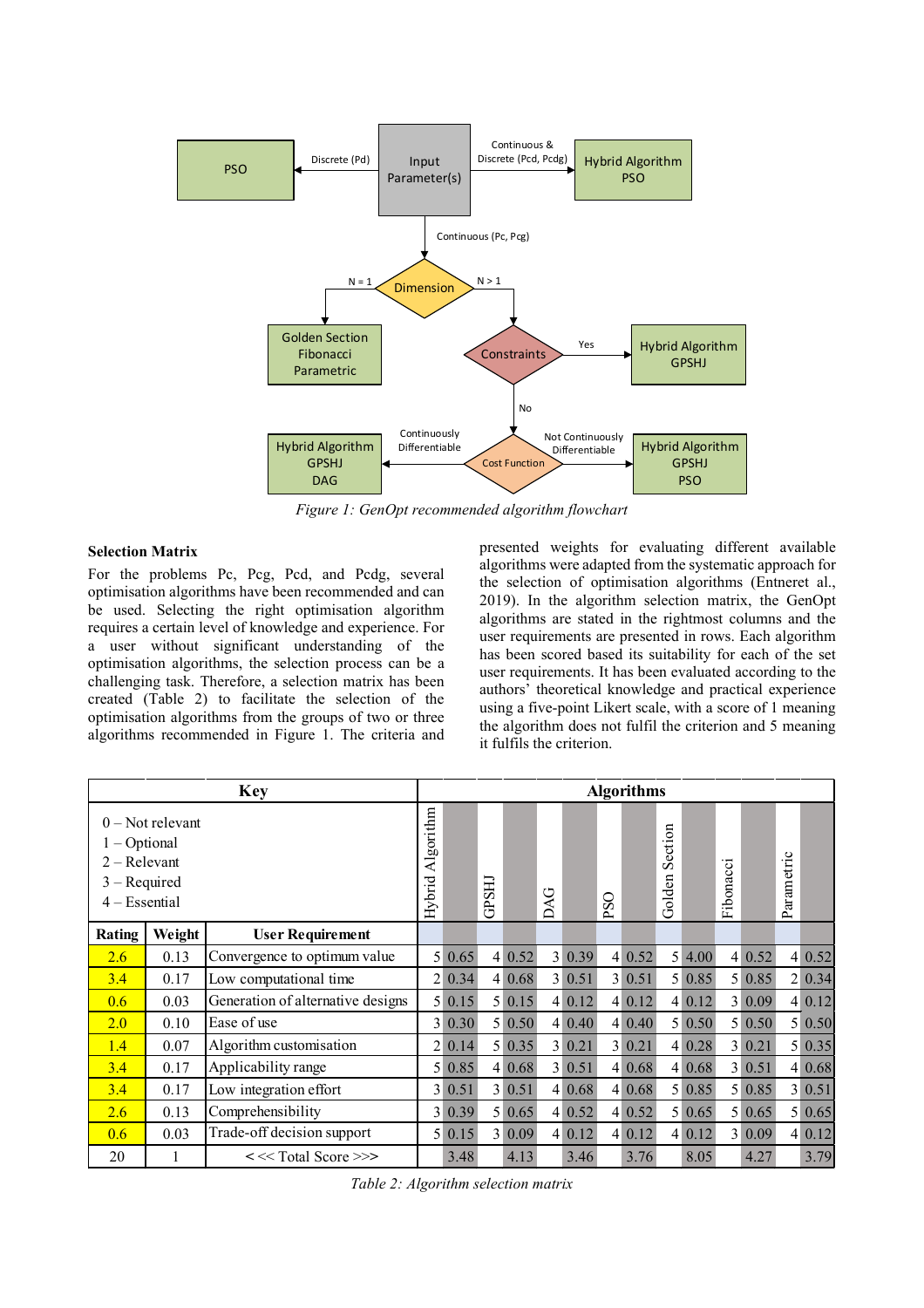The weight of each criterion is derived from the rating specified by the user (highlighted in yellow) on a scale of 0 (not relevant) to 4 (essential). Once the user finds the suitable algorithms based on the type of problem from Figure 1, the selection matrix in Table 2 allows the user to evaluate such algorithms and identify the recommended choice from the algorithm list based on the overall rating. The overall rating is a sum of scores based on user needs (evaluated on a scale of 0 to 4 and converted to weights) and conducted algorithmic evaluations.

The following definitions of user requirements are considered:

- Convergence to optimum value: The ability to consistently converge toward near-optimal values
- Low computational time: The ability to find acceptable solutions for the user within an acceptable time frame.
- Generation of new design alternatives: The ability to find new design alternatives not generated through small variations of the initial system configuration.
- Ease of use: Minimising effort needed to prepare the algorithm for the problem, including the selection process for the algorithmic parameter values and the user's interaction with the algorithm.
- Algorithm customisation: The ability and the ease of making changes to the algorithm to increase the application range or modify parts of the algorithm.
- Applicability range: The effort needed to apply the algorithm to the whole problem range, including lower or higher dimensional variants of the problem or problems with slightly modified constraints.
- Low integration effort: The effort required to integrate the algorithm into the system and to establish connections with the necessary external tools, such as databases, computing resources, and software libraries.
- Comprehensibility: The ease of understanding the process of solution creation and representation without expert knowledge.
- Trade-off decision support: The ability to investigate various objectives and constraint values with the same or slightly changed algorithm.

## **GenOpt User Interface**

Once the user has decided on the optimisation algorithm, the algorithm section on the command file must be structured in a specified format in order to invoke the algorithm. Invoking the algorithm and specifying optimisation settings, such as parameters, requires coding. To facilitate the process, a GenOpt user interface was developed on C++ as shown in Figure 2. Based on the number of parameters and the constraints, the user interface identifies the type of the optimisation problem and lists the algorithms which can solve it. Once the user selects the algorithm, the user interface automatically uploads the recommended typical values for each parameter.

|                                                                                                                                                                                                                                                                                                                                                                                                                                                                  | <b>GenOpt User Interface</b>                                                                                                                                                                                                                                                                                                                                                                          | П<br>$\times$                                                         |
|------------------------------------------------------------------------------------------------------------------------------------------------------------------------------------------------------------------------------------------------------------------------------------------------------------------------------------------------------------------------------------------------------------------------------------------------------------------|-------------------------------------------------------------------------------------------------------------------------------------------------------------------------------------------------------------------------------------------------------------------------------------------------------------------------------------------------------------------------------------------------------|-----------------------------------------------------------------------|
| Select Simulation Program Dymola<br><b>Number of Paramters</b><br>$\frac{1}{x}$<br>Continuous Varaibles 4<br>$\frac{1}{x}$<br><b>Discrete Varaibles</b><br>$\sqrt{ }$ With Constraints<br>Without Constraints<br>Select Optimisation Algorithm                                                                                                                                                                                                                   | $\frac{1}{\sqrt{2}}$<br>÷<br>Step size $\begin{array}{ c c c c c }\n\hline\n0.500 & \downarrow\n\end{array}$<br>Max Equal Results 100<br>Max Itrations Number 1000<br>Varaibles<br>$\odot$ Continuous $\odot$ Discrete<br>Add<br>Min 13.5<br>Max 37.49<br>Int 13.5<br>X1<br>Simulation Start Command \dymosim.exe\" dsin.bd"<br><b>Load Simulation Model</b><br><b>Load Sittings</b><br>Save Sittings | <b>Start Optimisation</b><br><b>Stop Optimisation</b><br>Save Results |
| PSOIW - Particle Swarm with Inertia Weight<br>$\mathbf{v}$<br>Algorithm settings<br>Algorithm<br>$Main = PSOW;$<br>NeighborhoodTopology = vonNeumann;<br>NeighborhoodSize = $5$ ;<br>NumberOfParticle = 20;<br>NumberOfGeneration = 20;<br>$\text{Seed} = 1$ :<br>CognitiveAcceleration = 2.8;<br>SocialAcceleration = $1.3$ ;<br>MaxVelocityGainContinuous = 0.5;<br>MaxVelocityDiscrete = 4;<br>InitialInertiaWeight = 1.2;<br>FinalInertiaWeight = $0$ ;<br>¥ |                                                                                                                                                                                                                                                                                                                                                                                                       |                                                                       |

*Figure 2: Developed user interface*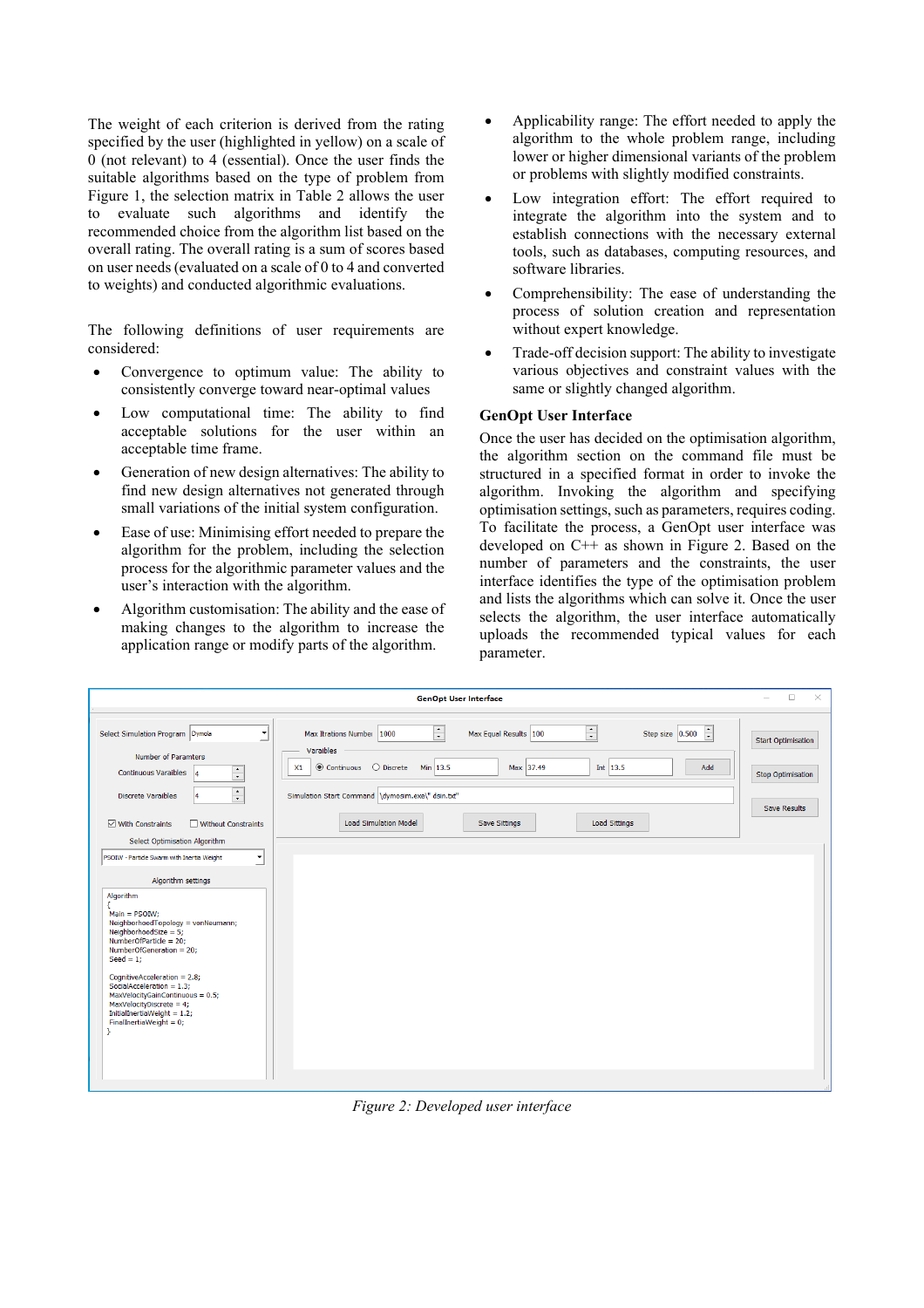The user can amend the initially set parameters according to their own preference. The settings, including all data displayed on the user interface, can also be saved in a file and can be uploaded if the user wants to repeat the optimisation in the future.

The detailed structure and data exchange between the user interface, the GenOpt program, and the simulation software are illustrated in Figure 3. According to the selected values, the user interface will generate the command file, initialisation file, configuration file and simulation template file to enable the GenOpt to start the optimisation.



*Figure 3: GenOpt user interface architecture*

## **Results**

#### **Algorithm Selection Process**

The established algorithm selection framework allows the user to identify possible algorithm(s) based on the type of problem, evaluate the algorithms based on the user's own requirements, and integrate the selected algorithm into GenOpt without the need for coding.

### **Case Study**

The introduced GenOpt user interface has been used to solve Unit Commitment (UC) and Economic Load Dispatch (ELD) problems (Khunkitti et al., 2019; Dewangan, Jain and Huddar, 2015). In UC and ELD problems, optimised short-term scheduling of electrical power generation is obtained. Electricity generation and power system providers must meet the varying demand for electricity while minimising the total fuel cost of the generation units over a study period of typically a day. There are two related optimisation problems: UC, which is the process of deciding when and which generation units to start up and shut down, and ELD, the process of deciding the setpoint output of each generation unit at each time-point. UC and ELD problems are subject to many constraints that must be satisfied. A model which represents the objective function of both UC and ELD problems has been derived and coded using C++. The model reads its inputs and writes its outputs to text files. When the optimisation starts, the user interface automatically generates the text files needed to run the GenOpt and calls it to start the optimisation. During the optimisation, GenOpt generates the input parameters and sends it to the UC and ELD model input file and GenOpt launches the model to evaluate the cost function. GenOpt

reads the cost function from the UC and ELD output file once it has been evaluated. Based on the value of the output of the model, GenOpt will determine the input parameters for the next run. The process is repeated iteratively and, in each iteration, GenOpt generates a new set of input parameters to the UC and ELD model until a minimum of the cost function is found.

The independent variables of the UC are discrete, the ELD are continuous and their numbers are equal to and greater than one. The problem is subject to a number of equality and inequality constraints. Then, only algorithms which can solve problems with multiple discrete and continuous variables (n>1) and that accept constraints, can be used. Based on the selections and data entered into the user interface shown in Figure 2, the interface will provide the user with a list of the relevant GenOpt optimisation algorithms that can solve this problem. Accordingly, either PSO or GPSPSOCCHJ (hybrid) can be used. The user can then use the proposed selection matrix table to select the most appropriate algorithm out of these two. In this problem, the preferences are set as shown in Table 3.

| <b>User Requirement</b>           | Rating |
|-----------------------------------|--------|
| Convergence to optimum value      |        |
| Low computational time            |        |
| Generation of alternative designs |        |
| Ease of use                       |        |
| Algorithm customisation           |        |
| Applicability range               |        |
| Low integration effort            |        |
| Comprehensibility                 |        |
| Trade-off decision support        |        |
| T11A N1.                          |        |

*Table 3: Selection preferences*

By applying these ratings to Table 2, the score for the hybrid algorithm (GPSPSOCCHJ) was 4.06 and for PSO was 3.81. After the user selects the preferred optimisation algorithm, the recommended values of the algorithm's parameters and settings will be displayed. These values can be easily amended through the user interface. Evolutionary algorithms, such as the PSO and hybrid algorithms, are popular and effective optimisation algorithms used in building design optimisation (Machairas, Tsangrassoulis and Axarli, 2014). Therefore, the same procedure applies to the selection, evaluation, and optimisation of cost functions generated by building simulation software.

## **Discussion**

## **Algorithm(s) Selection**

From the flowchart in Figure 1, it can be determined that for Problems with Discrete Variables (Pd) only the Particle Swarm Optimization (PSO) algorithm can be used. In contrast, for Problems with Continuous Variables (Pc, Pcg) and Problems with Continuous and Discrete Variables (Pcd, Pcdg) several algorithmic options are available. The flowchart (Figure 1) is effective in selecting suitable algorithms from those already integrated in GenOpt. As GenOpt allows users to implement their own algorithms, the introduction of the user's own algorithm will increase the possible solutions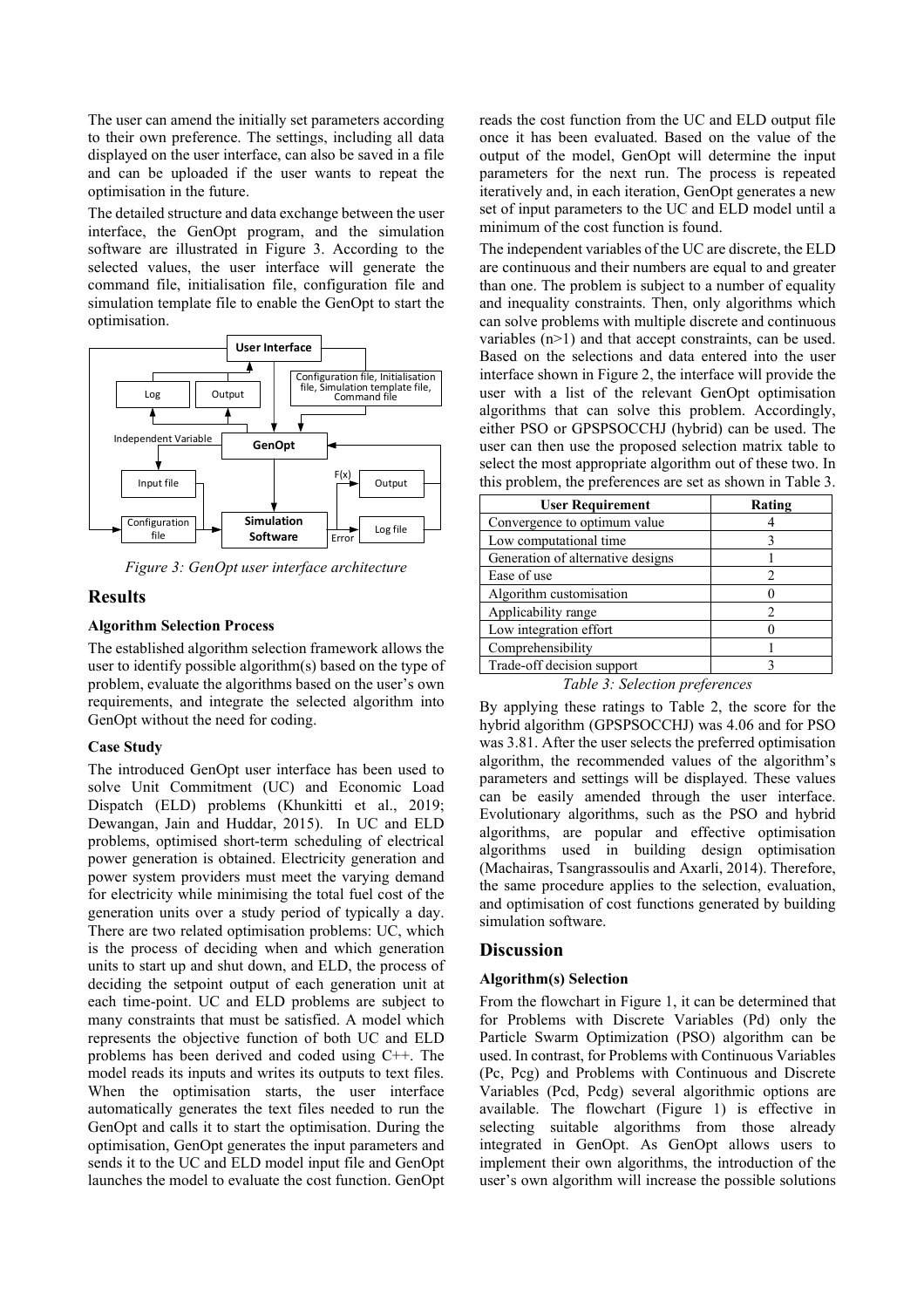for certain types of problems, therefore making the use of the algorithm selection flowchart impractical.

## **Selection Matrix**

The selection matrix allows the user to evaluate the algorithms found in Figure 1 based on the user's needs. The evaluation is based on two main elements: the user requirement and the ability of the algorithm to fulfil that requirement. Although the selection matrix has been designed specifically with GenOpt in mind, the concept can be applied to the selection of algorithms for any optimisation program that consists of the same or similar optimisation algorithms. When the UC and ELD problems (case study) are evaluated using the established weightage and the user specified weightage, the score changes and, therefore, the preferred solution changes, as shown in Table 4.

|                                            | <i>Algorithms</i> |      |  |  |
|--------------------------------------------|-------------------|------|--|--|
|                                            | <b>Hybrid</b>     | PSO- |  |  |
| Established Weightage                      | 3.48              | 3.76 |  |  |
| User own Weightage                         | 4 06              | 3.81 |  |  |
| $-1$<br>$\sim$<br>$\overline{\phantom{a}}$ |                   |      |  |  |

*Table 4: Score comparison* The pre-established weightage prioritises low computational time, applicability range, and low integration effort, whereas the user's own weightage focuses largely on the convergence to an optimum value. This variation affects the suitability of the algorithm. The scale range used to evaluate the algorithm range is sufficient to distinguish the suitability of the different optimisation algorithms, but having a larger scale range could increase the precision and overall accuracy. To validate the developed approach, the total cost and the average execution time was analysed by varying the demand for electricity eight times, as illustrated in Table 5. For the same number of iterations and similar settings, the GPSPSOCCHJ was able to achieve a lower fuel cost but a much higher average execution time when compared to the PSO.

|                               | Demand for  | <b>Optimal Fuel Cost</b> |           |  |  |  |  |
|-------------------------------|-------------|--------------------------|-----------|--|--|--|--|
|                               | Electricity | <b>GPSPSOCCHJ</b>        | PSO       |  |  |  |  |
|                               | 177         | 2392.17                  | 2577.39   |  |  |  |  |
| 2                             | 507         | 5599.16                  | 6337.52   |  |  |  |  |
| 3                             | 650         | 7530.05                  | 8076.81   |  |  |  |  |
| 4                             | 800         | 9291.55                  | 9731.17   |  |  |  |  |
| 5                             | 989         | 116960.00                | 454359.00 |  |  |  |  |
| 6                             | 939         | 11058.00                 | 11403.60  |  |  |  |  |
| 7                             | 776         | 8925.48                  | 9921.67   |  |  |  |  |
| 8                             | 355         | 4474.11                  | 4831.72   |  |  |  |  |
| <b>Total Cost</b>             |             | 166230.50                | 507238.88 |  |  |  |  |
| <b>Average Execution Time</b> |             | 755252ms                 | 202351ms  |  |  |  |  |

*Table 5: Results for eight time slots*

### **GenOpt User Interface**

The GenOpt user interface combines the GenOpt optimisation program with both simulation programs and other optimisation algorithms. The user interface presented in Figure 2 enables the user to input information required to optimise the cost function. The default values of all control parameters are provided, and they can be

easily changed. The interface consists of four main panels: a selection panel to select the optimisation program and algorithm, an algorithm control panel to adjust the algorithm parameters, an illustration panel to display the set points of all units stacked at each time slot and a cost panel displaying the total cost at each time slot. Additionally, there are option buttons to load the data required for the optimisation, to start the optimisation, and stop the optimisation.

## **Conclusion**

GenOpt can effectively perform optimisation of nonlinear problems given the correct optimisation algorithm is chosen, and the right variables and parameters are inserted. The described algorithm selection framework allows the user to take the most appropriate and effective approach and acts as a decision support system. Although algorithm(s) selection and evaluation criterion concepts are implemented from earlier work, the novelty of this research lies in the development of a user-informed decision-making process and the development of a valuable new tool. The developed user interface allows the users to insert and amend algorithmic variables in an interactive, user-friendly environment without the need for coding. This enhances the overall simulation results by enabling the user to better understand the simulation model behaviour, the optimisation algorithm, and its variables. Optimisation is vital for a variety of engineering systems, but not all system operators and professionals have the necessary coding skills to use generic optimisation software, such as GenOpt. Therefore, having a user-friendly interface, such as the one developed, will allow future GenOpt users to apply it more effectively, potentially widening applicability and stakeholder audience. The established process of evaluating and implementing optimisation algorithms in GenOpt using the developed tool and selection matrix contributes to the knowledge of performing optimisation. Further work will include the development of a rule-based approach to fine-tune the optimisation algorithm's parameters in relation to the problem type.

### **Acknowledgement**

This work is partly funded by EU Horizon 2020 eDREAM project (01/01/2018-31/12/2020) under grant agreement No. 774478. The authors wish to acknowledge the European Commission for their support.

### **References**

- Antoniou, A. and Lu, W. (2007) *Practical Optimization.* Boston: Springer.
- Burke, E.K. *et al.* (2013) 'Hyper-heuristics: a survey of the state of the art', *Journal of the Operational Research Society,* 64(12), pp. 1695-1724. doi: 10.1057/jors.2013.71.
- Cacabelos, A. *et al.* (2016) 'Integration of the free software GenOpt for a thermal engineering course', *Computer Applications in Engineering*